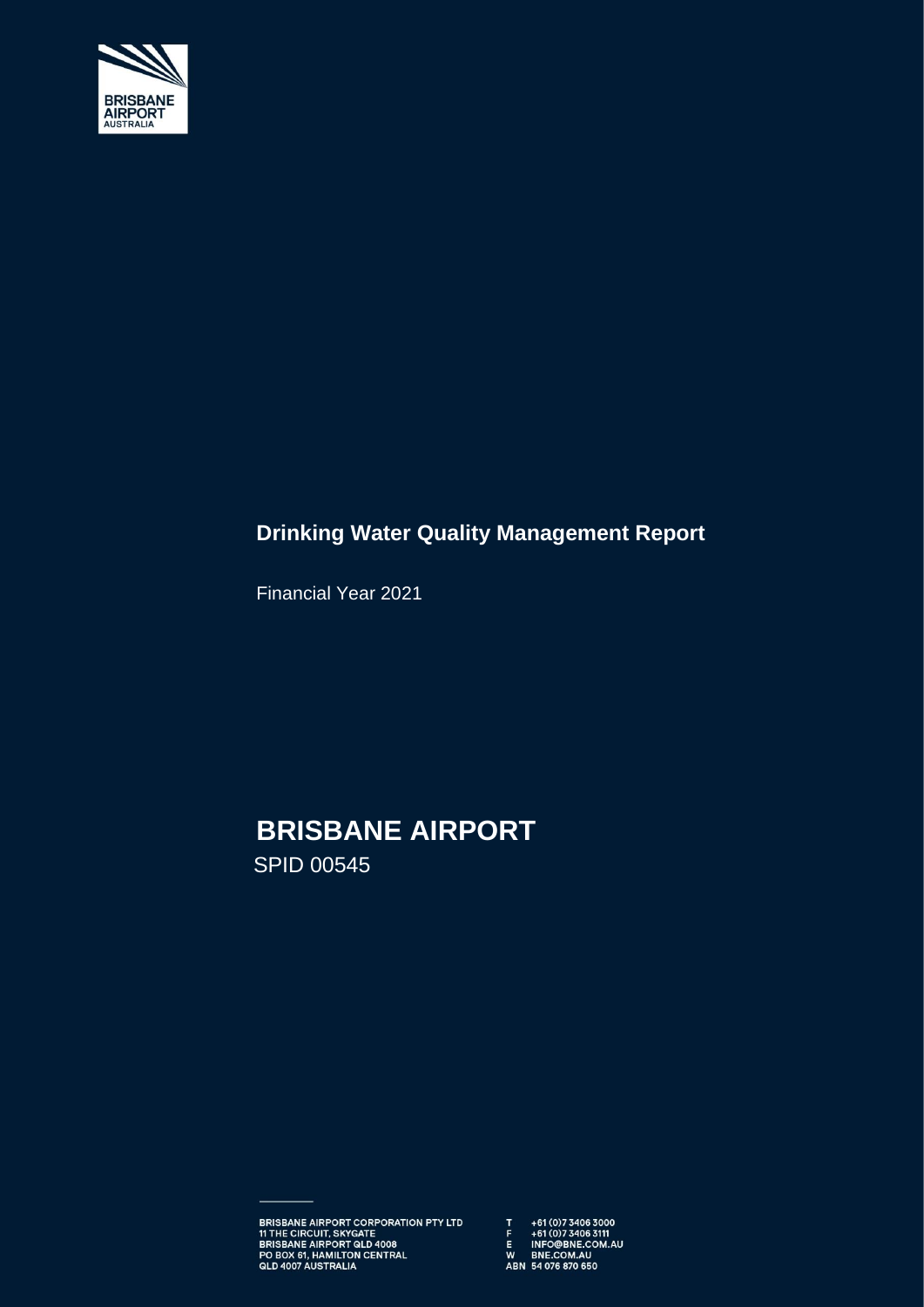

Document Title: **FY 21, Brisbane Airport Drinking Water Quality Management Report** Document Location: Brisbane Airport Corporation Pty Limited\ORG - Airport Facilities - Energy and Utilities\DWQMP 2021 Version: 5.0 Issue Date: **November 2021** Prepared: Atiq Rehman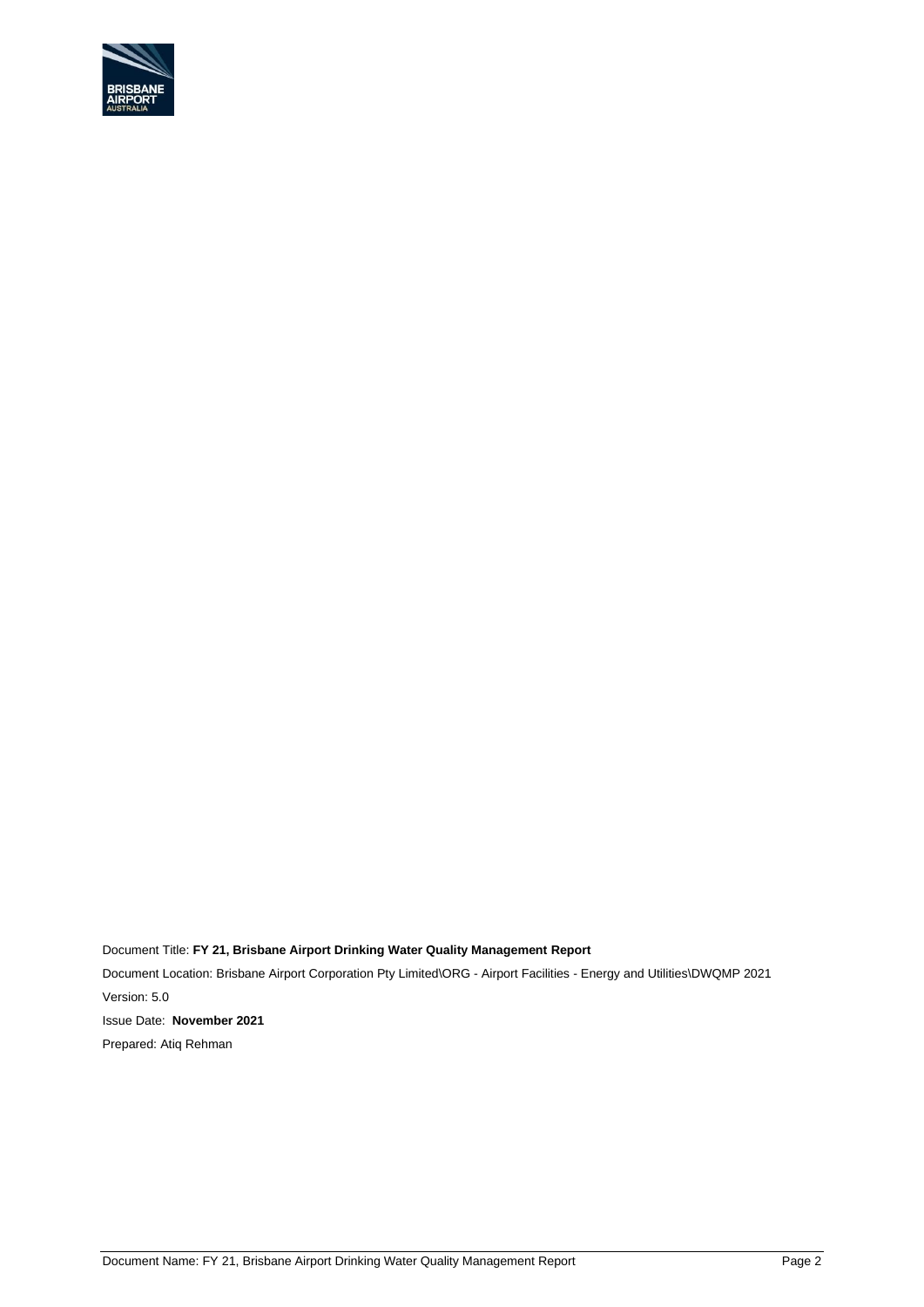

### **Contents**

| 1 <sub>1</sub> |  |
|----------------|--|
| 2.             |  |
| 3.             |  |
| 3.1.           |  |
| 3.2.           |  |
| 3.3.           |  |
| 4.             |  |
| 5.             |  |
| 5.1.           |  |
| 5.2.           |  |
| 6.             |  |
| 7 <sub>1</sub> |  |
| 7.1.           |  |
| 8.             |  |
| 9.             |  |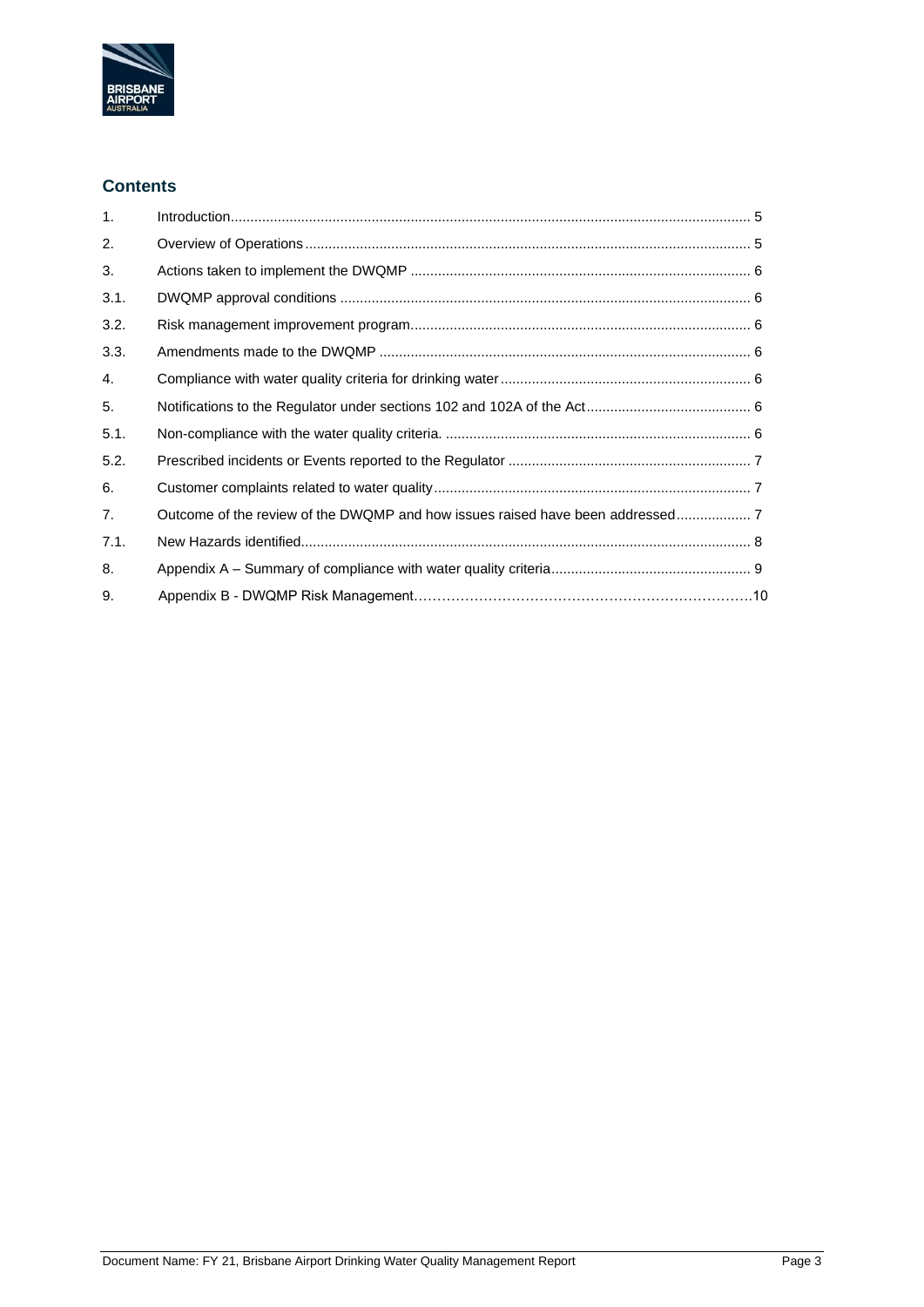

#### Glossary of terms

| ADWG 2004    | Australian Drinking Water Guidelines (2004). Published by the National Health and<br>Medical Research Council of Australia                |
|--------------|-------------------------------------------------------------------------------------------------------------------------------------------|
| ADWG 2011    | Australian Drinking Water Guidelines (2011). Published by the National Health and<br>Medical Research Council of Australia                |
| E. coli      | Escherichia coli, a bacterium which is considered to indicate the presence of faecal<br>contamination and therefore potential health risk |
| <b>HACCP</b> | Hazard Analysis and Critical Control Points certification for protecting drinking water<br>quality                                        |
| mg/L         | Milligrams per litre                                                                                                                      |
| NTU          | <b>Nephelometric Turbidity Units</b>                                                                                                      |
| MPN/100mL    | Most probable number per 100 millilitres                                                                                                  |
| CFU/100mL    | Colony forming units per 100 millilitres                                                                                                  |
| $\,<\,$      | Less than                                                                                                                                 |
| $\geq$       | Greater than                                                                                                                              |
| BAC.         | <b>Brisbane Airport Corporation</b>                                                                                                       |
| UU           | Urban Utilities                                                                                                                           |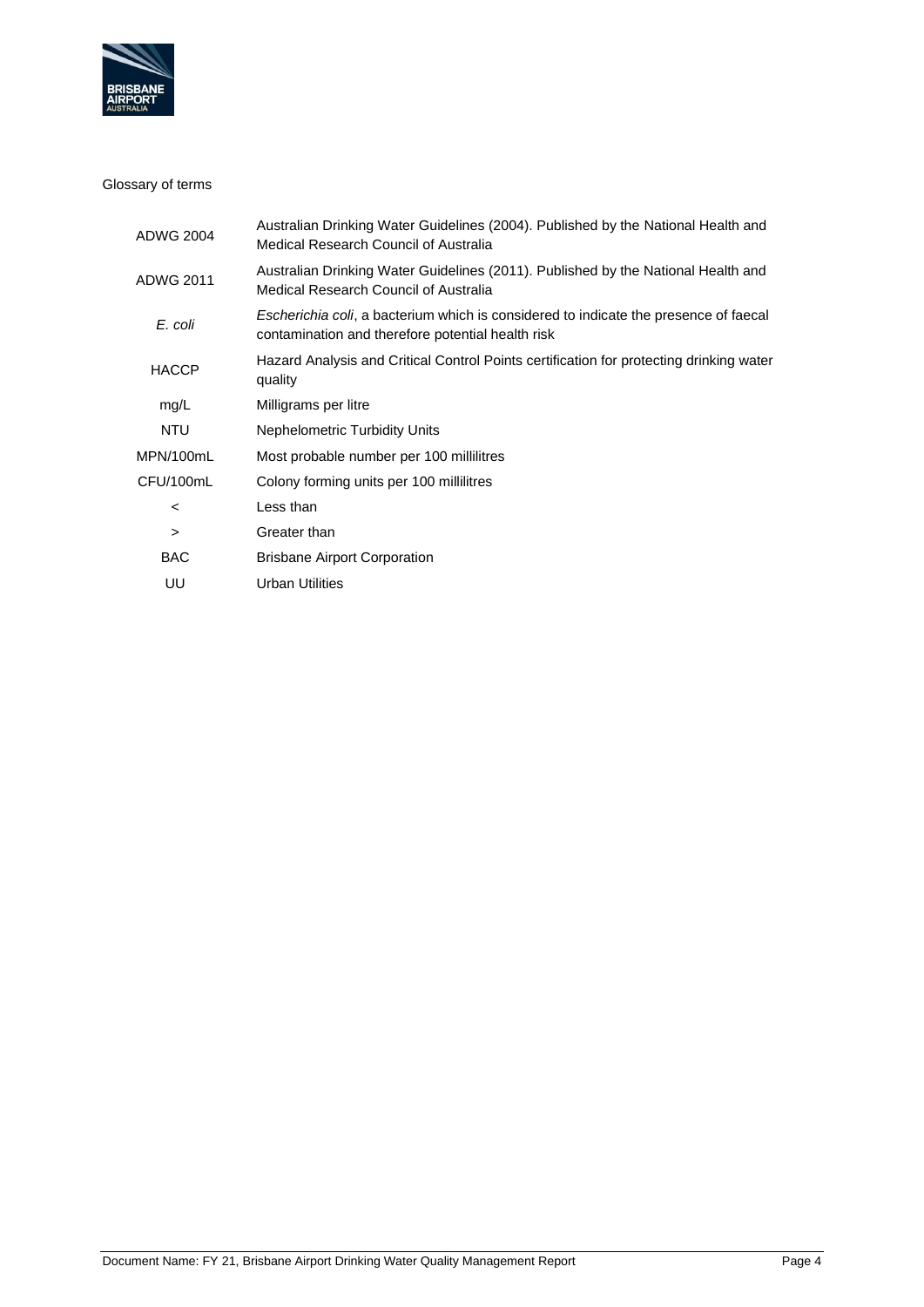

# <span id="page-4-0"></span>**1. Introduction**

This report documents the performance of Brisbane Airport 's drinking water service with respect to water quality and performance in implementing the actions detailed in the drinking water quality management plan (DWQMP) as required under the Water Supply (Safety and Reliability) Act 2008 (the Act).

The report assists the Regulator to determine whether the approved DWQMP and any approval conditions have been complied with and provides a mechanism for providers to report publicly on their performance in managing drinking water quality.

This report has been prepared for the period July 2020 to June 2021.

#### <span id="page-4-1"></span>**2. Overview of Operations**

*Service Provider Name – Brisbane Airport Corporation Limited*

*Service Provider identification Number (SPID) – 545* 

Brisbane Airport Corporation (BAC) receives potable water supply from Queensland Urban Utilities (QUU) water system, which is an external service provider. The supply chain is as follows:

- a. Seqwater provides water treatment to produce and store potable water at a series of locations around the South-east Queensland area
- b. Water is transported via Seqwater owned bulk water transport infrastructure into QUU owned infrastructure
- c. QUU (local water distributor) purchases water from Seqwater (formally the SEQ Water Grid manager)
- d. BAC purchases water from QUU, which is received from the Wellers Hill supply scheme via a twin DN300 connection at Sugarmill Road.

BAC owns and operates the trunk services on-airport for potable water and plans for, designs, constructs and maintains these services. Works on these services cannot proceed without approval from BAC. All water reticulation services are designed to achieve BAC's levels of service. All water utilities are designed and installed to Australian Standards and all environmental and Airport Building Controller requirements.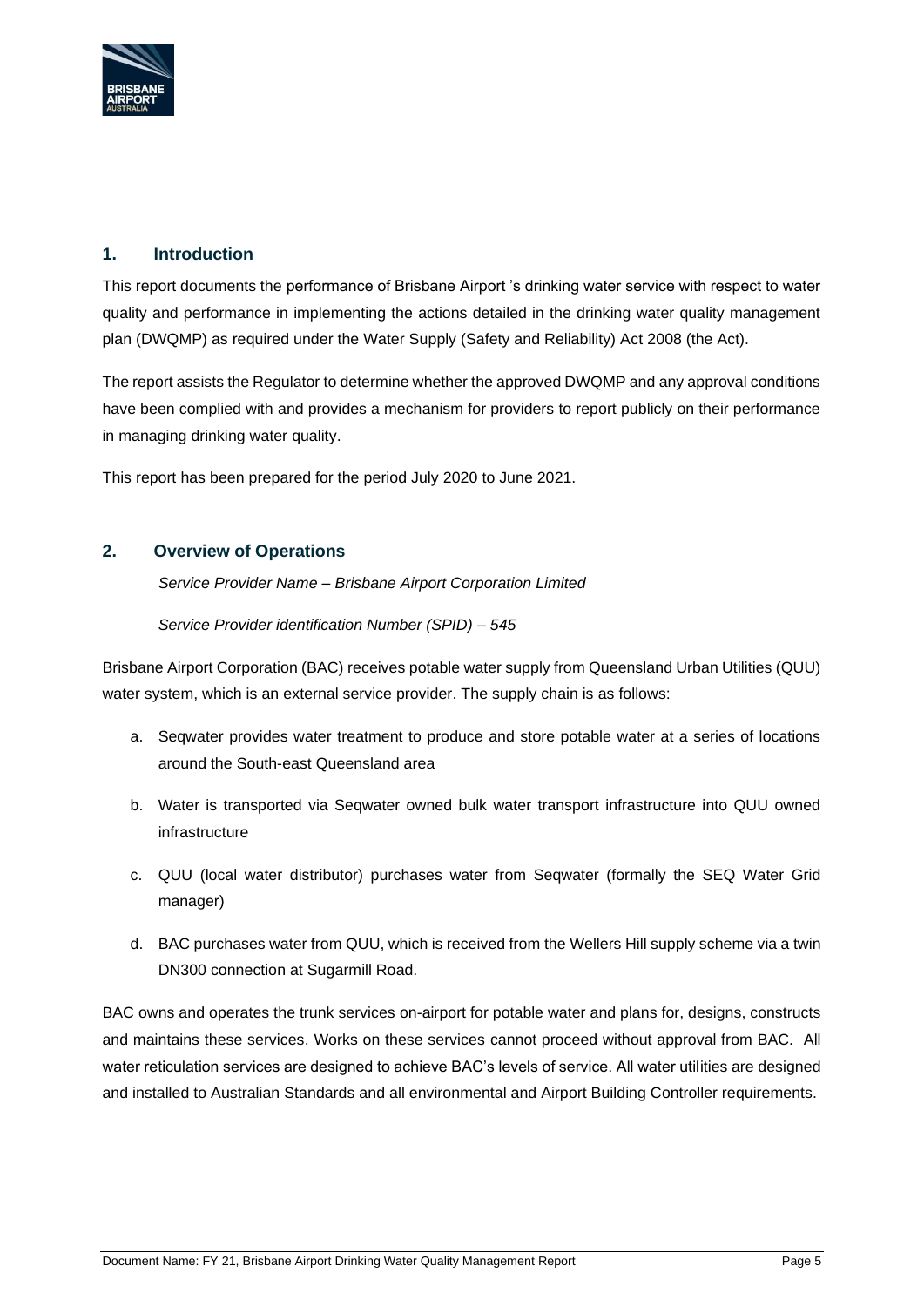

# <span id="page-5-0"></span>**3. Actions taken to implement the DWQMP**

#### <span id="page-5-1"></span>**3.1. DWQMP approval conditions**

On 19 March 2019 BAC submitted the updated DWQMP to the Department of Natural Resources, Mines and Energy (DNRME).

An information notice was received from DNRME 18 April 2019 to approve (with conditions) the amended DWQMP.

BAC can confirm that it complies with the DWQMP approval conditions.

#### <span id="page-5-2"></span>**3.2. Risk management improvement program.**

The current approved DWQMP risk management approach was different to previous versions. All risks to the BAC water service were assessed by the risk assessment team as acceptable. For this reason, there is no risk management improvement plan in the current BAC DWQMP or this report. See Appendix B for the identified unmitigated and mitigated risks.

#### <span id="page-5-3"></span>**3.3. Amendments made to the DWQMP**

On 19 March 2019 BAC submitted the updated DWQMP to the Department of Natural Resources, Mines and Energy (DNRME). There were no other amendments during the reporting period.

#### <span id="page-5-4"></span>**4. Compliance with water quality criteria for drinking water**

Routine sampling is conducted under contract by QUU SAS Laboratory which is NATA accredited.

Please refer to Appendices A Table 1 -'Summary of water quality criteria compliance' and Table 2: Reticulation E. coli verification monitoring. All results have met with the recommended values in the Australian Drinking Water Guidelines including standards in the Public Health Regulations 2005.

#### <span id="page-5-5"></span>**5. Notifications to the Regulator under sections 102 and 102A of the Act**

This financial year there was one instance where the Regulator was notified under sections 102 or 102A of the Act.

#### <span id="page-5-6"></span>**5.1. Non-compliance with the water quality criteria.**

Compliance with 98% annual value was achieved for this reporting period.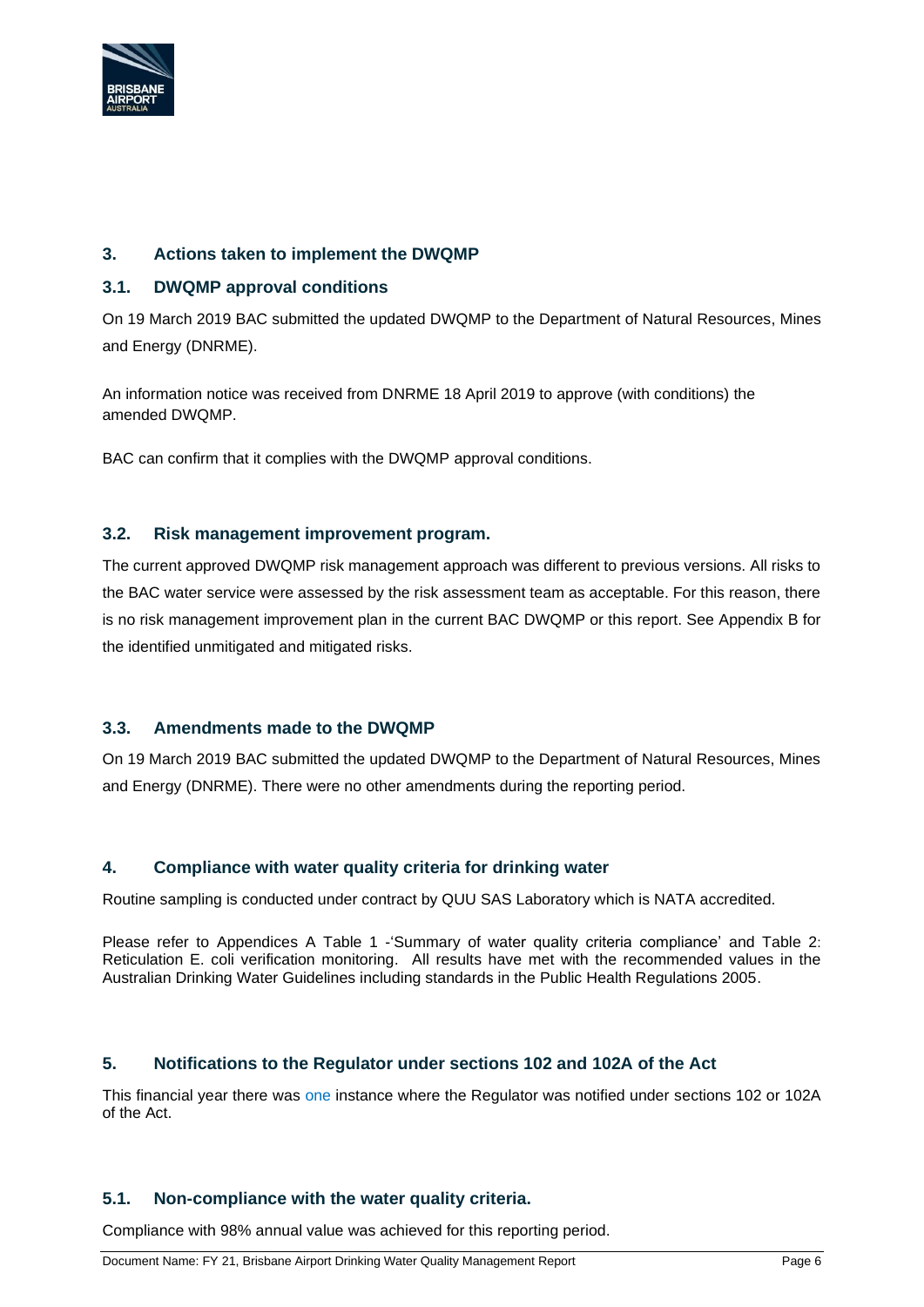

# <span id="page-6-0"></span>**5.2. Prescribed incidents or Events reported to the Regulator**

Incident Description:

#### **DWI-545-20-08508**

On the 25 August, BAC received notification from SAS laboratory, an exceedance for Lead was detected in a routine water sample taken on the 19 August 2020. Sample location 20/07534/5 "Tap at Lake Pump Station" site returned the exceedance of 0.012mg/l of lead above the limit of 0.01mg/l. SAS laboratory notified BAC Utilities Engineer via phone and email. Flushing of the line was undertaken via the adjacent fire hydrants, with re sampling taking place. The secondary sample returned a result of 0.0020mg/l. The exceedance was reported to the department via phone then submission of WSR0017 26/08/2020).

#### <span id="page-6-1"></span>**6. Customer complaints related to water quality**

Brisbane Airport is required to report on the number of complaints, general details of complaints, and the responses undertaken.

No complaints were received from customers in relation to water quality during this reporting period.

#### <span id="page-6-2"></span>**7. Outcome of the review of the DWQMP and how issues raised have been addressed**

The next internal review of the DWQMP is due before 5 June 2022.

Historically there have been low residual chlorine levels recorded at most locations throughout the BAC network. The levels recorded at the QUU intake on Sugarmill Road are also traditionally low although during the winter months there is generally some residual chlorine recorded.

BAC has actively engaged with QUU to find solutions to increase the residual chlorine levels at the intake. BAC continues to use a specialist contractor to scour the mains to remove any potential biofilm from the internal walls of the pipework.

BAC's new Chlorine Dosing Unit (CDU) project has been completed and the dosing unit has been operating since early 2021. This along with higher chlorine levels in the QUU supply has provided a change in the total chlorine levels across the network and this can be seen in the chart included. Levels recorded at the Sugarmill Rd intakes have increased slightly and are present all year and levels have been detected at various locations and the two Terminals are included in the chart.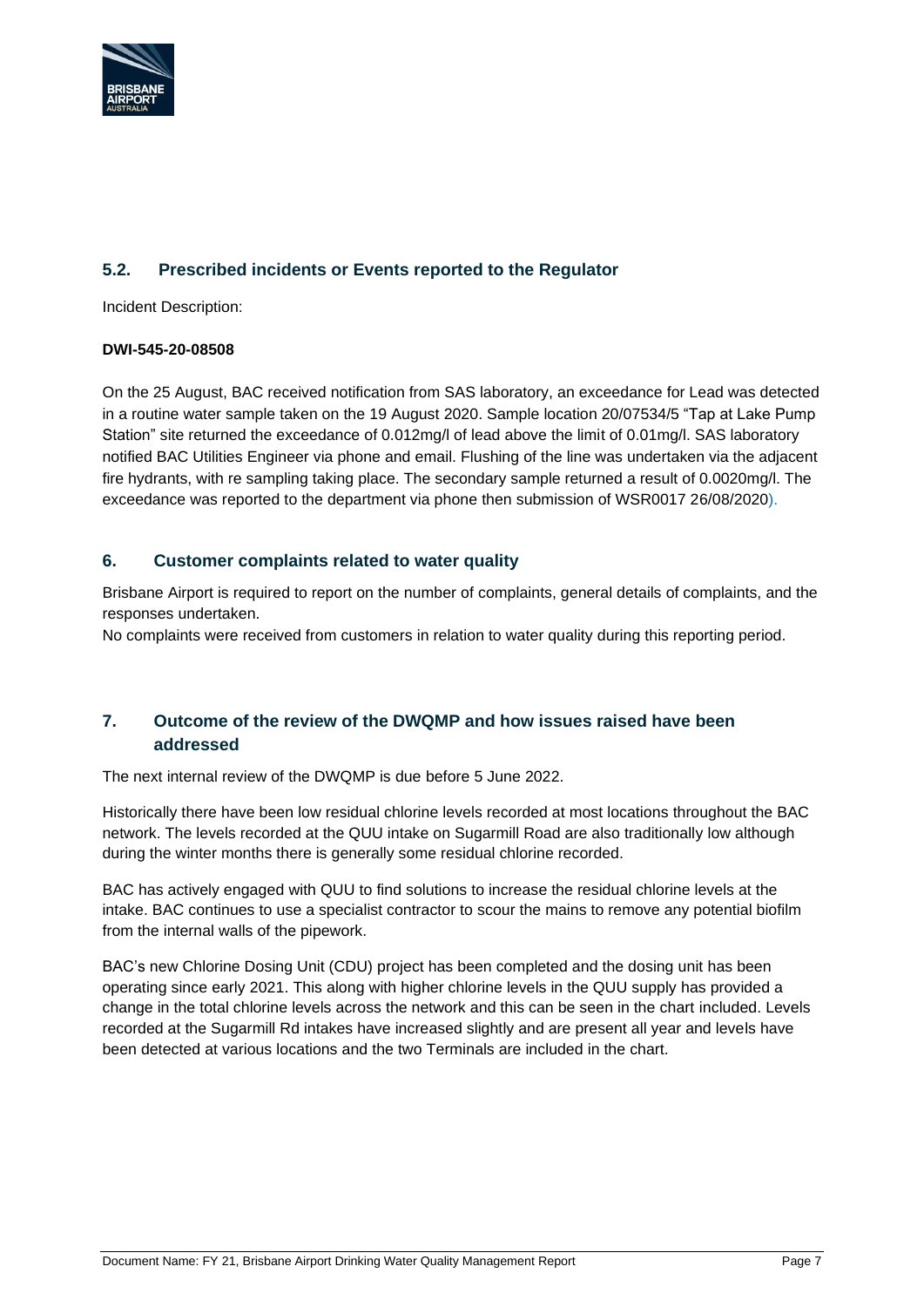



Chart 1 – BAC Network Chlorine FY19

# <span id="page-7-0"></span>**7.1. New Hazards identified**

There have been no new hazards identified during the reporting period.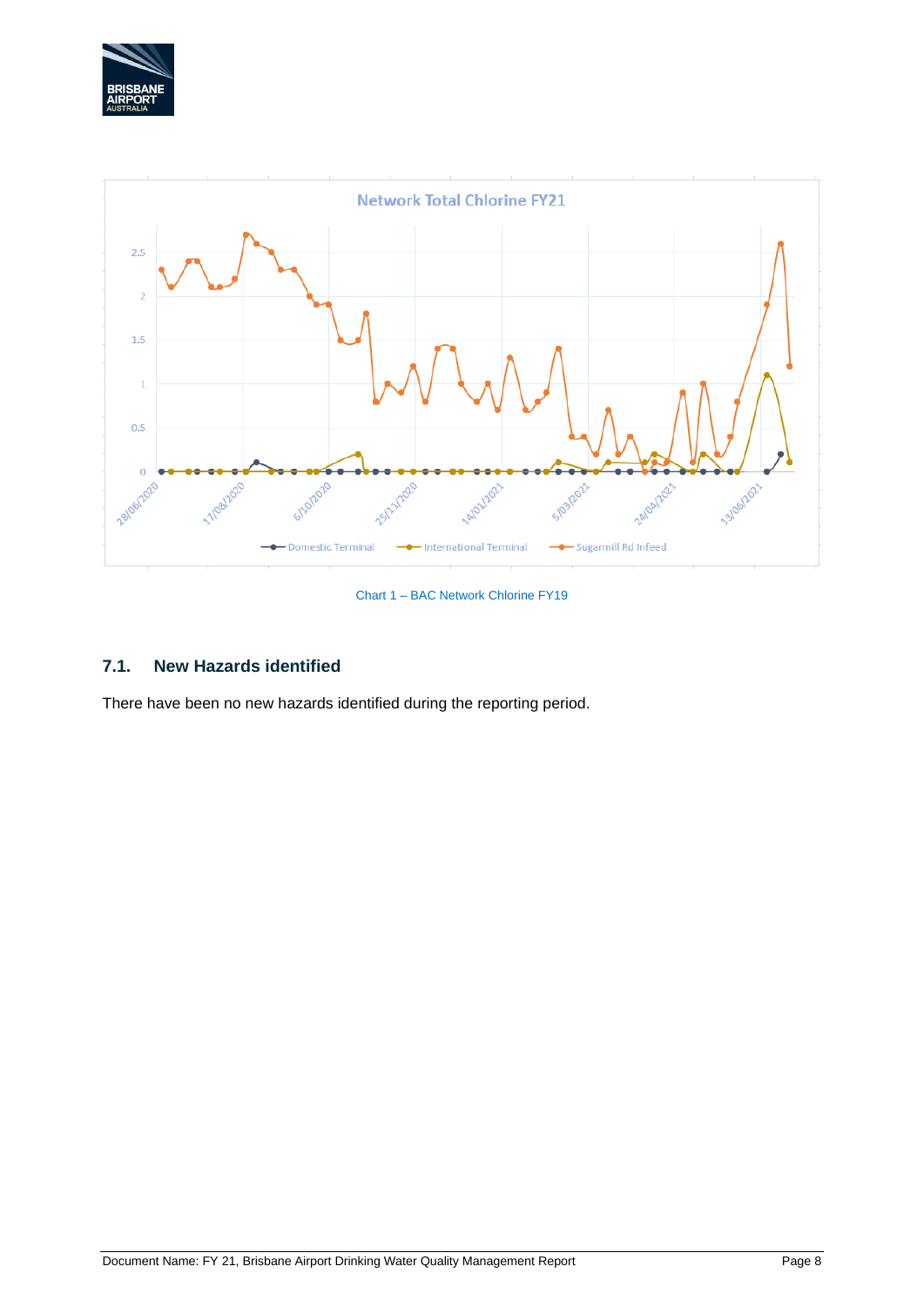

# <span id="page-8-0"></span>**8. Appendix A – Summary of compliance with water quality criteria**

*TABLE 1 Summary of water quality criteria compliance*

| <b>Test Parameter</b>         | <b>Unit of</b>    | <b>Total No of</b> | <b>Max</b>          | <b>Exceedance</b> |  |  |
|-------------------------------|-------------------|--------------------|---------------------|-------------------|--|--|
|                               | <b>Measuremen</b> | samples            | <b>Concentratio</b> | Count*            |  |  |
|                               | t                 | collected          | n / Count           |                   |  |  |
| Temperature - Field           | $\degree$ C       | 189                | 28.8                | 0                 |  |  |
| <b>Free Chlorine</b>          | mg/L              | 189                | 1.3                 | 0                 |  |  |
| <b>Total Chlorine</b>         | mg/L              | 189                | 2.7                 | 0                 |  |  |
| <b>Coliforms Colilert</b>     | <b>MPN/100mL</b>  | 189                | 100                 | 0                 |  |  |
| E. coli Colilert              | <b>MPN/100mL</b>  | 189                | $<$ 1               | 0                 |  |  |
| <b>HPC</b>                    | cfu/mL            | 109                | 3500                | 0                 |  |  |
| pH                            | pH Unit           | 109                | 8.5                 | 0                 |  |  |
| Ammonia N                     | mg/L              | 109                | 0.62                | 0                 |  |  |
| Nitrite+Nitrate as N          | mg/L              | 109                | 1.1                 | 0                 |  |  |
| Nitrite N by FIA              | mg/L              | 109                | 0.32                | 0                 |  |  |
| Nitrate N by FIA (Calc)       | mg/L              | 109                | 1.0                 | 0                 |  |  |
| Monochloroacetic Acid         | ug/L              | 109                | < 10                | 0                 |  |  |
| <b>Dichloroacetic Acid</b>    | ug/L              | 109                | 14                  | 0                 |  |  |
| <b>Trichloroacetic Acid</b>   | ug/L              | 109                | 13                  | 0                 |  |  |
| <b>Bromochloroacetic Acid</b> | ug/L              | 109                | 17                  | 0                 |  |  |
| Monobromoacetic Acid          | ug/L              | 109                | < 10                | 0                 |  |  |
| <b>Dibromoacetic Acid</b>     | ug/L              | 109                | 15                  | 0                 |  |  |
| <b>Total Haloacetic Acids</b> | µg/L              | 109                | <60                 | 0                 |  |  |
| Chloroform                    | µg/L              | 109                | 38                  | 0                 |  |  |
| Bromodichloromethane          | $\mu$ g/L         | 109                | 28                  | 0                 |  |  |
| Chlorodibromomethane          | $\mu$ g/L         | 109                | 32                  | 0                 |  |  |
| <b>Bromoform</b>              | $\mu$ g/L         | 109                | 10                  | 0                 |  |  |
| <b>THMs Total</b>             | µg/L              | 109                | 100                 | 0                 |  |  |
| <b>Aluminium ICPMS</b>        | mg/L              | 36                 | 0.14                | 0                 |  |  |
| <b>Iron ICPMS</b>             | mg/L              | 36                 | 0.2                 | 0                 |  |  |
| <b>Manganese ICPMS</b>        | mg/L              | 36                 | 0.024               | 0                 |  |  |
| <b>Lead ICPMS</b>             | mg/L              | 39                 | 0.017               | 1                 |  |  |
| Fluoride                      | mg/L              | 36                 | 0.95                | 0                 |  |  |
| <b>Copper ICPMS</b>           | mg/L              | 36                 | 1.4                 | 0                 |  |  |
| <b>Zinc ICPMS</b>             | mg/L              | 36                 | 0.24                | 0                 |  |  |
| >C6-C10 Fraction              | ug/L              | 9                  | < 10                | 0                 |  |  |
| >C10-C16 Fraction             | ug/L              | 9                  | $50$                | 0                 |  |  |
| >C16-C34 Fraction             | ug/L              | 9                  | 57                  | 0                 |  |  |
| >C34-C40 Fraction             | ug/L              | 9                  | $50$                | 0                 |  |  |
| <b>Benzene</b>                | ug/L              | 9                  | $<$ 1               | 0                 |  |  |
| <b>Toluene</b>                | ug/L              | 9                  | $2$                 | 0                 |  |  |
| <b>Ethyl Benzene</b>          | ug/L              | 9                  | $<$ 1               | 0                 |  |  |
| meta & para-Xylene            | ug/L              | 9                  | $2$                 | 0                 |  |  |
| ortho-Xylene                  | ug/L              | 9                  | $<$ 1               | 0                 |  |  |
| 1.2.4-Trimethylbenzene        | ug/L              | 9                  | <1                  | 0                 |  |  |
| 1.3.5-Trimethylbenzene        | ug/L              | 9                  | $\leq$ 1            | 0                 |  |  |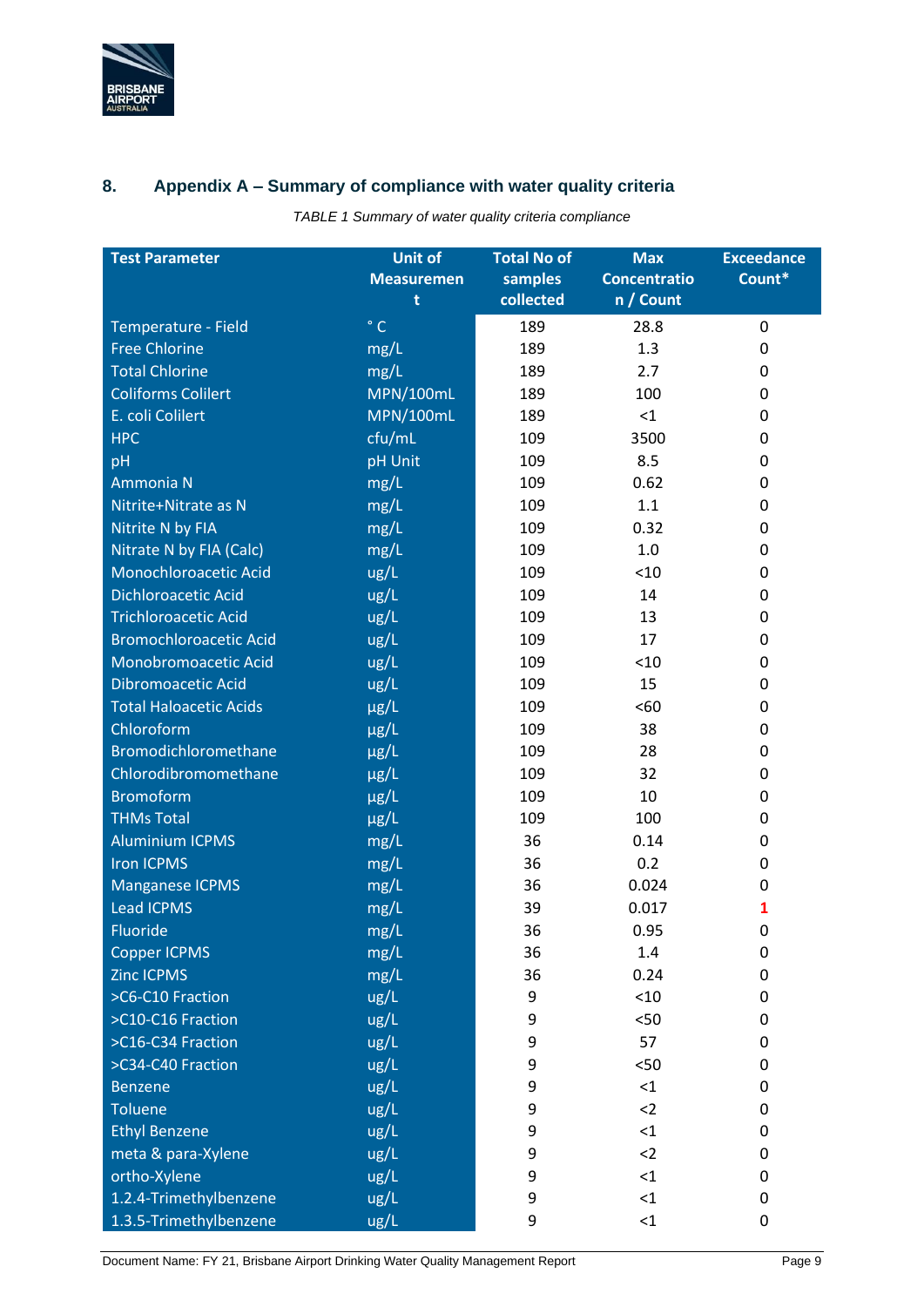

| Year                                                    | 2020       |            |            |            |            |            | 2021       |            |            |            |             |            |  |
|---------------------------------------------------------|------------|------------|------------|------------|------------|------------|------------|------------|------------|------------|-------------|------------|--|
| <b>Month</b>                                            | Jul        | Aug        | Sep        | Oct        | <b>Nov</b> | <b>Dec</b> | Jan        | Feb        | Mar        | Apr        | May         | Jun        |  |
| No. of samples collected                                | 17         | 15         | 17         | 15         | 15         | 17         | 15         | 15         | 17         | 15         | 17          | 13         |  |
| No. of samples collected in<br>which E coli is detected | $\Omega$   | $\Omega$   | $\Omega$   | 0          | $\Omega$   | 0          | 0          | $\Omega$   | $\Omega$   | $\Omega$   | $\mathbf 0$ | 0          |  |
| No. of samples collected in<br>previous 12 month period | 186        | 188        | 188        | 190        | 190        | 188        | 190        | 188        | 188        | 190        | 188         | 190        |  |
| No. of failures for previous<br>12 month period         | $\Omega$   | $\Omega$   | $\Omega$   | $\Omega$   | $\Omega$   | $\Omega$   | 0          | $\Omega$   | $\Omega$   | $\Omega$   | $\Omega$    | 0          |  |
| % of samples that comply                                | 100        | 100        | 100        | 100        | 100        | 100        | 100        | 100        | 100        | 100        | 100         | 100        |  |
| Compliance with 98%<br>annual value                     | <b>YES</b> | <b>YES</b> | <b>YES</b> | <b>YES</b> | <b>YES</b> | <b>YES</b> | <b>YES</b> | <b>YES</b> | <b>YES</b> | <b>YES</b> | <b>YES</b>  | <b>YES</b> |  |

#### *Table 2 - Reticulation E. coli verification monitoring*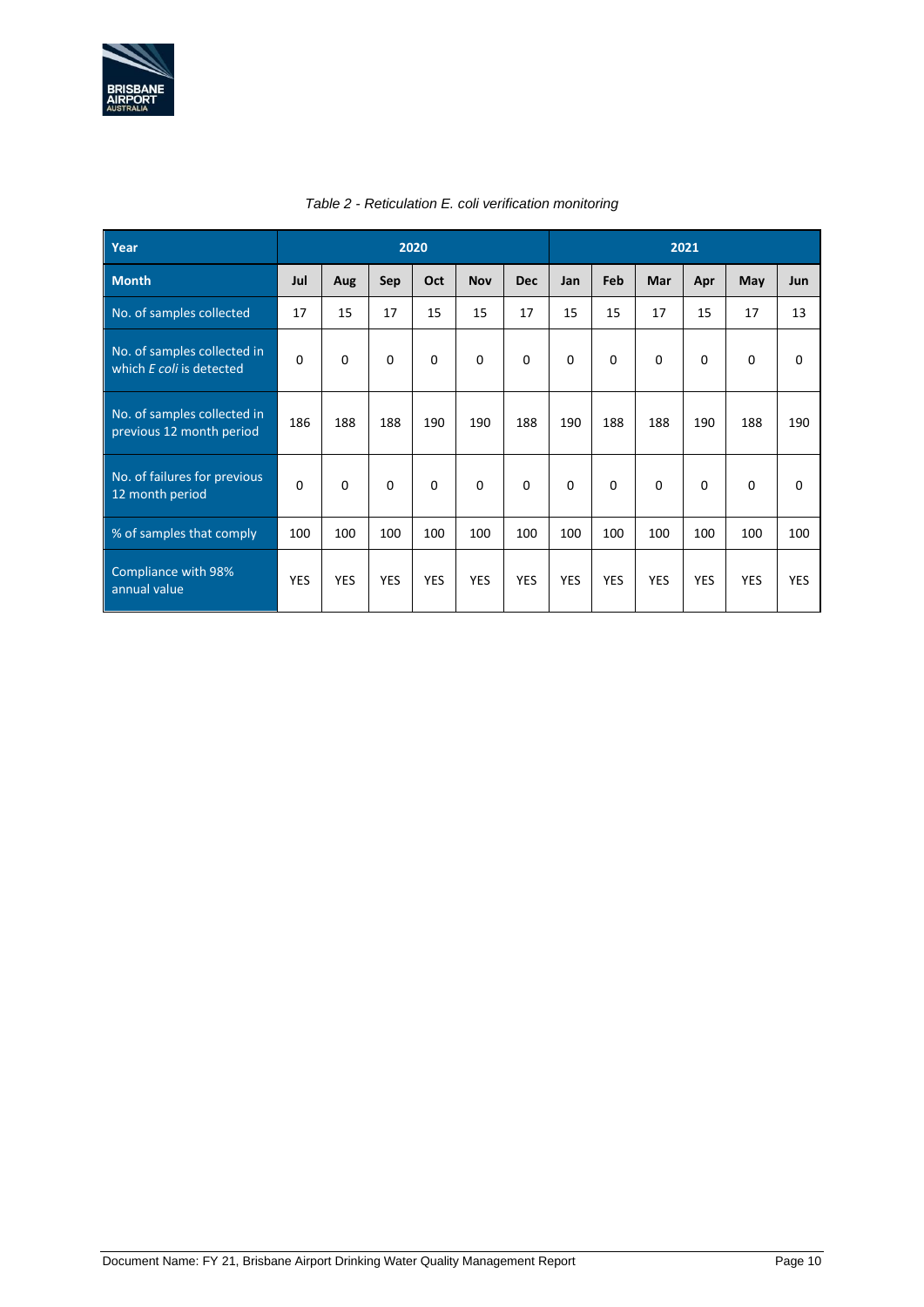

# **Appendix B – DWQMP Risk Management**

# **Table 3 Unmitigated Risk Assessment**

| <b>Hazard</b> | <b>Primary Hazard</b>                      | <b>Source/ Hazardous event</b>                                                                                                                                        |                    | <b>Risk rating</b> |                    | <b>Uncertainty</b> | <b>COMMENTS</b>                                                                                                                          |  |
|---------------|--------------------------------------------|-----------------------------------------------------------------------------------------------------------------------------------------------------------------------|--------------------|--------------------|--------------------|--------------------|------------------------------------------------------------------------------------------------------------------------------------------|--|
| Category      |                                            |                                                                                                                                                                       | <b>Consequence</b> | Likelihood         | Rating             |                    |                                                                                                                                          |  |
| Physical      | Manganese (aesthetic)                      | High Fe, Mn or turbidity levels in upstream water<br>supply resulting in aesthetically unpleasing water.                                                              | Minor              | Rare               | Low <sub>2</sub>   | Confident          |                                                                                                                                          |  |
| Physical      | Manganese (health)                         | High Mn concentration (in excess of the health<br>guidelines) from upstream water supply exceeding<br>health guideline                                                | Moderate           | Rare               | Low 3              | Certain            |                                                                                                                                          |  |
| Microbial     | Protozoa                                   | Protozoan contamination from upstream water<br>supply.<br>Or, recontamination from mains breaks, reservoir<br>ingress or backflow.<br>Recycled water cross connection | Catastrophic       | Rare               | <b>Medium</b><br>6 | Confident          | Boiling water not feasible,                                                                                                              |  |
| Microbial     | <b>Bacteria</b>                            | Bacterial contamination from upstream water<br>supply. Or recontamination from mains breaks,<br>reservoir ingress or backflow.<br>Recycled water cross connection     | Catastrophic       | Rare               | <b>Medium</b><br>6 | Certain            | Disinfection from Seqwater, and<br>redosed by Seqwater                                                                                   |  |
| Microbial     | Viruses                                    | Ineffective treatment by upstream provider. Or<br>recontamination from mains breaks, reservoir<br>ingress or backflow.<br>Recycled water cross connection             | Catastrophic       | Rare               | <b>Medium</b><br>6 | Reliable           | Disinfection from Seqwater, and<br>redosed by Seqwater                                                                                   |  |
| Microbial     | <b>Opportunistic Pathogens</b>             | Legionella/ Naeglaria/ Acanthamoeba/<br>Mycobacteria establishment in reticulation due to<br>long residence time and loss of residual                                 | Major              | Rare               | <b>Medium</b><br>5 | Confident          | Chloramine residual is >0.5 mg/L at<br>the infeed but is ultimately lost within<br>the BAC network.                                      |  |
| Chemical      | MIB/ Geosmin                               | Algal blooms in catchment resulting in taste or<br>odour                                                                                                              | Moderate           | Possible           | <b>Medium</b><br>9 | Reliable           | Minimal complaints at BAC                                                                                                                |  |
| Chemical      | <b>Algal Toxins</b>                        | Toxins in raw water supply not removed by<br>treatment                                                                                                                | Moderate           | Rare               | Low <sub>3</sub>   |                    |                                                                                                                                          |  |
| Chemical      | <b>TDS</b>                                 | High TDS from raw water causing scaling issues                                                                                                                        | Minor              | Possible           | <b>Medium</b><br>6 |                    |                                                                                                                                          |  |
| Chemical      | Heavy metals                               | Ineffective treatment by upstream provider.<br>Leaching of Fe/Mn/Pb from aged assets.                                                                                 | Minor              | Unlikely           | Low 4              |                    |                                                                                                                                          |  |
| Chemical      | Taste and Odour - chloramines              | Incorrect ratio of chlorine to ammonia from<br>upstream treatment resulting poor taste, odour                                                                         | Minor              | Rare               | Low <sub>2</sub>   |                    |                                                                                                                                          |  |
| Chemical      | Chlorate                                   | High chlorate concentrations resulting from<br>upstream chlorination and re-chlorination                                                                              | Minor              | Rare               | Low <sub>2</sub>   |                    | Chlorate has WHO health guideline but<br>no ADWG guideline.                                                                              |  |
| Chemical      | <b>Total Chlorine</b>                      | Upstream chlorine/ chloramine overdose                                                                                                                                | Moderate           | Rare               | Low 3              | Certain            | Chlorine slightly above guideline is<br>unlikely to cause any health effect but<br>can encourage customers to use a<br>less safe source. |  |
| Chemical      | Fluoride                                   | Fluoride overdose                                                                                                                                                     | Moderate           | Rare               | Low <sub>3</sub>   |                    | SeqWater has CCPs for Fluoride, and<br>interlocks to prevent overdose.<br>Historically never impacted BAC.                               |  |
| Chemical      | Disinfection Byproducts - HAAs<br>and THMs | Chlorine disinfection by-products exceed health<br>guideline value.                                                                                                   | Minor              | Rare               | Low <sub>2</sub>   |                    | Upstream providers manage<br>effectively.                                                                                                |  |

| <b>COMMENTS</b>                                                                                                                          |
|------------------------------------------------------------------------------------------------------------------------------------------|
|                                                                                                                                          |
|                                                                                                                                          |
|                                                                                                                                          |
|                                                                                                                                          |
|                                                                                                                                          |
| Boiling water not feasible,                                                                                                              |
| Disinfection from Seqwater, and<br>redosed by Seqwater                                                                                   |
| Disinfection from Seqwater, and<br>redosed by Seqwater                                                                                   |
| Chloramine residual is >0.5 mg/L at<br>the infeed but is ultimately lost within<br>the BAC network.                                      |
| Minimal complaints at BAC                                                                                                                |
|                                                                                                                                          |
|                                                                                                                                          |
|                                                                                                                                          |
|                                                                                                                                          |
| Chlorate has WHO health guideline but<br>no ADWG guideline.                                                                              |
| Chlorine slightly above guideline is<br>unlikely to cause any health effect but<br>can encourage customers to use a<br>less safe source. |
| SeqWater has CCPs for Fluoride, and<br>interlocks to prevent overdose.<br>Historically never impacted BAC.                               |
| Upstream providers manage<br>effectively.                                                                                                |

÷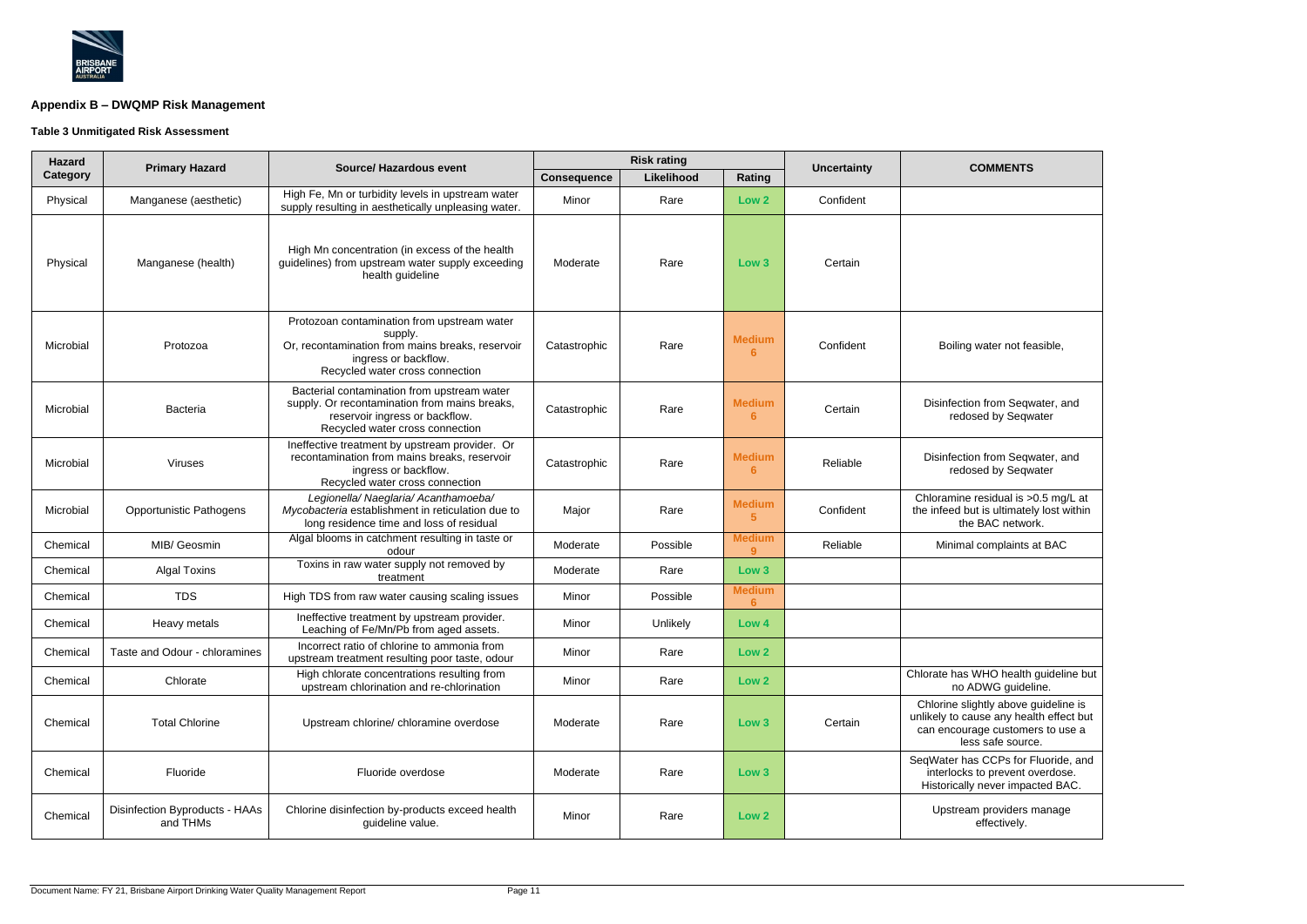| Seqwater testing                                                    |
|---------------------------------------------------------------------|
| sted as high criticality risk in BAC<br>asset management plan       |
|                                                                     |
|                                                                     |
|                                                                     |
|                                                                     |
|                                                                     |
|                                                                     |
|                                                                     |
|                                                                     |
|                                                                     |
|                                                                     |
|                                                                     |
| tem integrity should exclude these<br>chemicals                     |
|                                                                     |
|                                                                     |
|                                                                     |
|                                                                     |
| anual valves, SCADA for pressure                                    |
| and flow monitoring not control                                     |
| anual valves, SCADA for pressure<br>and flow monitoring not control |



| Chemical           | Pesticides                     | Pesticides not removed by water treatment.                                                                                                             | Minor        | Rare     | Low <sub>2</sub>    |           |                                                                      |
|--------------------|--------------------------------|--------------------------------------------------------------------------------------------------------------------------------------------------------|--------------|----------|---------------------|-----------|----------------------------------------------------------------------|
|                    |                                |                                                                                                                                                        |              |          |                     |           |                                                                      |
| Radiological       | Radiological                   | Radiological compounds not removed by water<br>treatment.                                                                                              | Minor        | Rare     | Low <sub>2</sub>    | Estimate  | Seqwater testing                                                     |
| Supply             | Supply - Loss of Supply        | Drought, treatment plant failure, asset failure<br>resulting in complete loss of water supply                                                          | Catastrophic | Rare     | <b>Medium</b><br>6  | Confident | Listed as high criticality risk in BAC<br>asset management plan      |
| Supply             | Supply - Insufficient Pressure | Failure in upstream water distribution system<br>resulting in lost pressure                                                                            | Moderate     | Rare     | Low <sub>3</sub>    | Confident |                                                                      |
| Physical           | Turbidity                      | Disturbance of sediment and entrainment into<br>potable water supply, causing visible turbidity.                                                       | Minor        | Unlikely | Low 4               | Confident |                                                                      |
| Microbial          | Contamination - sabotage       | Terrorism event, unauthorised intentional<br>contamination causing microbial contaminant to<br>enter potable network                                   | Catastrophic | Rare     | <b>Medium</b><br>6  | Reliable  |                                                                      |
| Microbial          | Contamination - unintentional  | Poor work practices leading to contamination during<br>maintenance or construction activities                                                          | Catastrophic | Unlikely | High 10             | Reliable  |                                                                      |
| Chemical           | Hydrocarbons                   | Organic chemicals leaching into plastic pipes                                                                                                          | Moderate     | Possible | <b>Medium</b><br>9. | Reliable  |                                                                      |
| Chemical           | Chemical recontamination       | Pipe burst resulting in chemicals (pesticides, heavy<br>metals) flowing into water distribution network,<br>backflow from non-potable cross connection | Minor        | Unlikely | Low 4               | Confident |                                                                      |
| Chemical           | <b>PFAS</b>                    | Firefighting foams historically used at Airport -<br>contaminated groundwater infiltrating water network                                               | Moderate     | Rare     | Low <sub>3</sub>    | Confident | System integrity should exclude these<br>chemicals                   |
| Whole of<br>System | Lack of Staff Knowledge        | O&M procedures not properly documented                                                                                                                 | Major        | Possible | High 12             | Estimate  |                                                                      |
| Whole of<br>System | Operations error               | Lack of Staff and Contractor training leading to<br>hazard                                                                                             | Major        | Possible | High 12             | Estimate  |                                                                      |
| Whole of<br>System | Loss of Knowledge              | Lack of staff retention leading to loss of knowledge                                                                                                   | Major        | Possible | High 12             | Estimate  |                                                                      |
| Cyber<br>Security  | Cyber attack                   | Cyber attack targeting control systems                                                                                                                 | Minor        | Rare     | Low <sub>2</sub>    | Confident | Manual valves, SCADA for pressure<br>and flow monitoring not control |
| Cyber<br>Security  | Loss of control systems        | Failure of SCADA systems                                                                                                                               | Minor        | Rare     | Low <sub>2</sub>    | Confident | Manual valves, SCADA for pressure<br>and flow monitoring not control |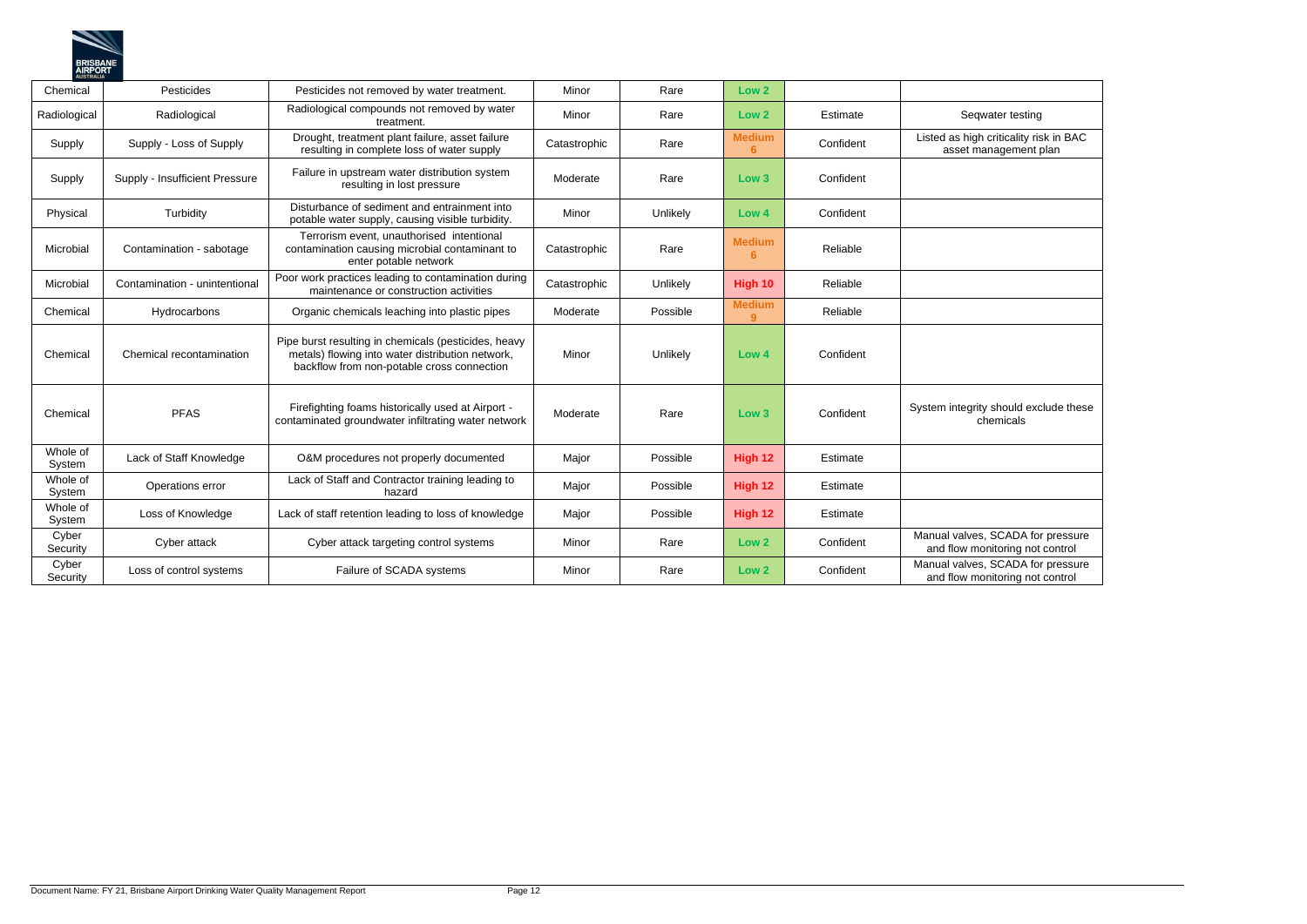

# **Table 4 Mitigated Risk Register**

|                                              |                            | <b>Other</b>                                     |                                                                                                                                                | <b>Maximum</b><br><b>Risk</b>                           |                                                                                                                                                                                                                                                                                                                                         | <b>Residual Risk</b>   |            |                                 |                    |                         | RMIP      |            |           |                                                                                                                                 |
|----------------------------------------------|----------------------------|--------------------------------------------------|------------------------------------------------------------------------------------------------------------------------------------------------|---------------------------------------------------------|-----------------------------------------------------------------------------------------------------------------------------------------------------------------------------------------------------------------------------------------------------------------------------------------------------------------------------------------|------------------------|------------|---------------------------------|--------------------|-------------------------|-----------|------------|-----------|---------------------------------------------------------------------------------------------------------------------------------|
| <b>Area</b>                                  | <b>Primary</b><br>hazard   | hazards<br>managed by<br>same<br><b>barriers</b> | <b>Hazardous Event</b>                                                                                                                         | <b>Risk Level</b><br><b>Existing Preventive Measure</b> |                                                                                                                                                                                                                                                                                                                                         | Consequenc<br>$\alpha$ | Likelihood | <b>Risk Level</b>               | <b>Uncertainty</b> | Documented<br>Procedure | Immediate | Short Term | Long Term | <b>Comments</b>                                                                                                                 |
| <b>BAC</b><br>Infeed                         | Protozoa                   |                                                  | Protozoan<br>contamination from<br>upstream water supply/<br>ingress into QUU<br>network through<br>reservoirs/ mains<br>breaks/backflow       | <b>Medium 6</b>                                         | Reliance on Seqwater to appropriately<br>treat water, and for QUU to manage<br>distribution network to prevent ingress.<br>Watermain repair and construction<br>procedures (under contract to QUU),<br>including testing. Incident response<br>including communication<br>BAC/QUU/customers                                             | Catastrophic           | Rare       | <b>Medium</b><br>6              | Confident          |                         |           |            |           |                                                                                                                                 |
| <b>BAC</b><br><b>Distribution</b><br>Network | Protozoa                   |                                                  | Recontamination from<br>BAC mains breaks or<br>backflow.                                                                                       | <b>Medium 6</b>                                         | Watermain repair and construction<br>procedures. Incident response<br>including communication<br>BAC/QUU/customers<br>Emergency response plan initiated<br>QUU/BAC communications forum                                                                                                                                                 | Catastrophic           | Rare       | <b>Medium</b><br>6              | Confident          |                         |           |            |           |                                                                                                                                 |
| <b>BAC</b><br>Infeed                         | Bacteria                   | <b>Viruses</b>                                   | Bacterial/Viral<br>contamination from<br>upstream water supply/<br>ingress into QUU<br>network through<br>reservoirs/ mains<br>breaks/backflow | <b>Medium 6</b>                                         | Reliance on Seqwater to appropriately<br>treat water, and for QUU to manage<br>distribution network to prevent ingress.<br>Watermain repair and construction<br>procedures (under contract to QUU),<br>including testing. Residual disinfection<br>maintained by QUU. Incident<br>response including communication<br>BAC/QUU/customers | Catastrophic           | Rare       | <b>Medium</b><br>6              | Confident          |                         |           |            |           |                                                                                                                                 |
| <b>BAC</b><br>Distribution<br>Network        | <b>Bacteria</b>            | Viruses.<br>Opportunistic<br>pathogens           | Recontamination from<br>BAC mains breaks or<br>backflow.                                                                                       | Medium 6                                                | <b>Residual Disinfection, Documented</b><br>mains repair procedures. Backflow<br>prevention devices and register,<br>Incident response including<br>communication BAC/QUU/customers<br>Emergency response plan initiated<br>QUU/BAC communications forum                                                                                | Catastrophic           | Rare       | <b>Medium</b><br>6              | Confident          |                         |           |            |           |                                                                                                                                 |
| <b>BAC</b><br>Distribution<br>Network        | <b>Bacteria</b>            | Viruses.<br>Opportunistic<br>pathogens           | Cross connection to<br>recycled water                                                                                                          | <b>Medium 6</b>                                         | Different pipe sizes<br>Pressure differential<br>Different coloured pipes<br>Trained operator works on systems<br>Accurate as-cons                                                                                                                                                                                                      | Catastrophic           | Rare       | <b>Medium</b><br>6 <sup>°</sup> | Confident          |                         |           |            |           |                                                                                                                                 |
| <b>BAC</b><br>Distribution<br>Network        | Protozoa                   |                                                  | Cross connection to<br>recycled water                                                                                                          | Medium 6                                                | Different pipe sizes<br>Pressure differential<br>Different coloured pipes<br>Trained operator works on systems<br>Accurate as-cons                                                                                                                                                                                                      | Catastrophic           | Rare       | <b>Medium</b><br>6              | Confident          |                         |           |            |           |                                                                                                                                 |
| <b>BAC</b><br><b>Distribution</b><br>Network | Opportunistic<br>Pathogens |                                                  | Regrowth in BAC<br>distribution network                                                                                                        | Medium 5                                                | Residual disinfection<br>Backflow prevention<br>Backflow device maintenance<br>procedures<br>Routine and abhor flushing of areas in<br>International Terminal/Outer buildings<br>Removal of dead ends at International                                                                                                                  | Major                  | Rare       | <b>Medium</b><br>$5\phantom{1}$ | Confident          |                         |           |            |           | Considered<br>unlikely to be in<br>source water given<br>that residual<br>disinfection to<br>BAC is $> 0.5$ mg/L<br>chloramine. |